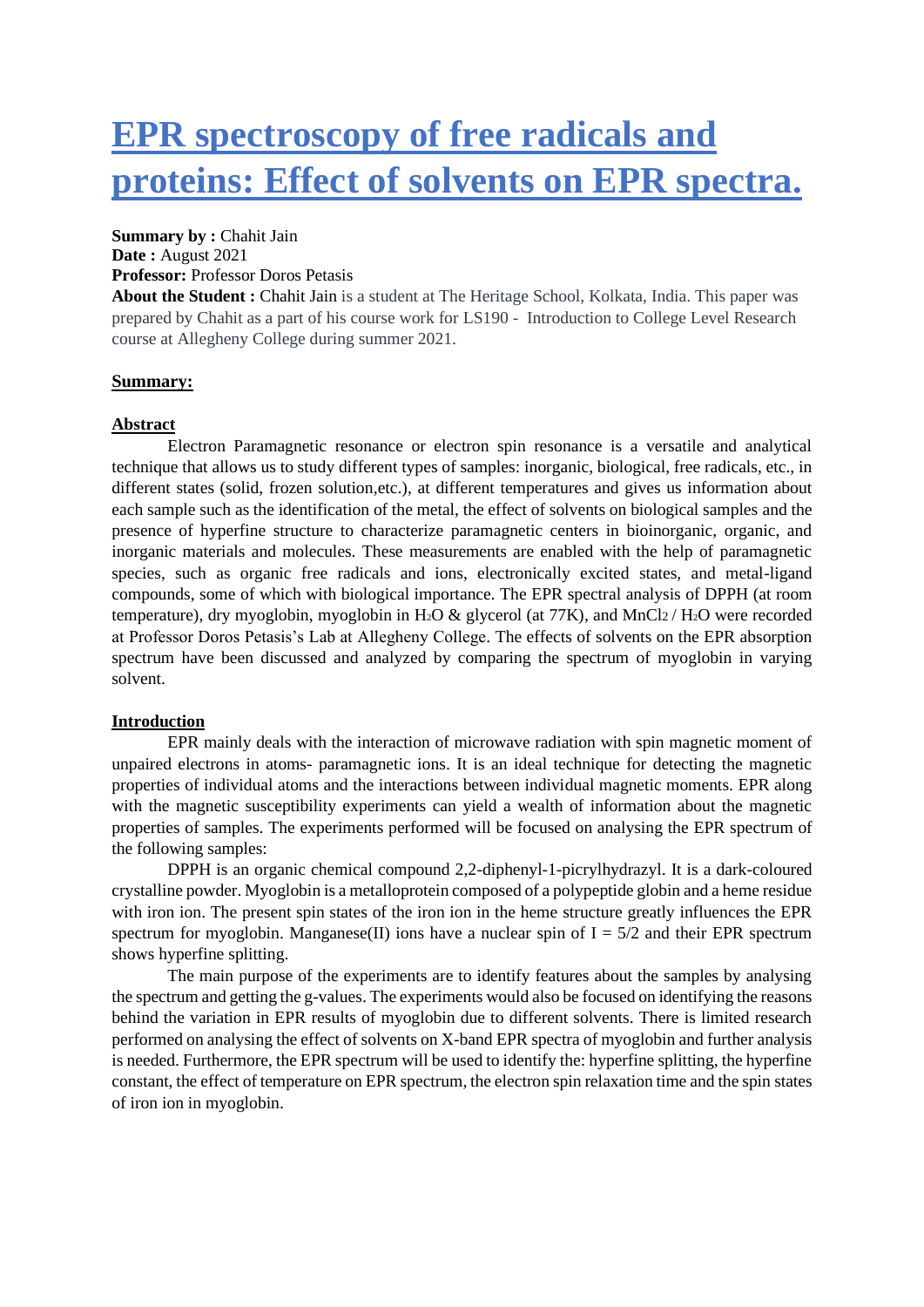#### **Background Information**

# EPR Theory and Zeeman Effect:

The EPR technique is based on the Zeeman effect, which is the interaction of an external magnetic field B with the magnetic moments μ of unpaired electrons. The electronic magnetic moment is due to the spin angular momentum S of the electron. The interaction of the external magnetic field and the magnetic moment of an electron is described by the Zeeman Hamiltonian (Abragam & Bleaney, 1970)

$$
\mathcal{H}_Z = -\mu \cdot B = g\beta S \cdot B \tag{1}
$$

where g is the spectroscopic g-factor, β is the Bohr magneton (9.2741024 J/T). The magnetic field B defines an axis of quantization (typically the z-axis) with  $S_z$  the projection of S onto B that allows the dot product to be expressed as

$$
S \cdot B = S_z B = m_s B \tag{2}
$$

Where  $m_s$  is the spin magnetic quantum number which has the values  $m_s = \pm \frac{1}{2}$ . This leads to electronic energy states given by  $\pm \frac{1}{2}$  g $\beta B$  that produces a linear splitting of the degenerate m<sub>s</sub> spin energy levels as a function of magnetic field as shown in Fig.1A. An electron on the lower energy level (spin down) can absorb microwave radiation and make a transition to the upper state (spin up) giving rise to an EPR signal. An electronic transition is possible only when the resonance condition is satisfied:  $h\nu = \delta E = g\beta B$  (3)

Where h is Planck's constant  $(6.626 \times 10^{34} \text{ s})$  and v is the frequency of the electromagnetic radiation. The frequencies of the electromagnetic radiation are in the GHz region (microwave radiation) with magnetic fields between 0 and 1 T. In a typical EPR experiment, a microwave source produces radiation at a constant frequency, while the magnetic field is swept through the desired range. Microwave energy is absorbed when the magnetic field goes through a value that satisfies the resonance condition. This absorption is called an "EPR resonance line" and appears as a Gaussian or Lorentzian curve in the microwave power spectrum (Fig. 2B). EPR spectrometers employ modulation of the magnetic field with phase-sensitive detection to significantly increase the signal-to-noise ratio, which results in the first derivative of this line as shown in Fig.1C. The area under the curve in Fig. 1B is proportional to the number of spins that contribute to the EPR signal. Integration of this line allows determination of the species concentration of EPR samples. The resonance condition can be written in a form that makes it easy to convert magnetic fields into g-values. With the frequency in GHz and the magnetic field in kG, the constants h and β can be combined into one numerical constant that allows the resonance condition to be expressed in the form (D.T.Petasis & M.P.Hendrich, 2015):

$$
g = 0.71449 \frac{v (GHz)}{B (kG)}
$$
 (4)



**Figure .1.** (A) Zeeman splitting of the degenerate electronic spin states for an  $S = \frac{1}{2}$  system. (B) An electron can absorb energy to make a transition to the excited state resulting in an EPR absorption line. (C) Typical experimental EPR resonance line. The point where the line crosses the baseline determines the resonance magnetic field,  $B_0$ , which allows the determination of the g-factor of the system. (D.T.Petasis & M. P.Hendrich, 2015).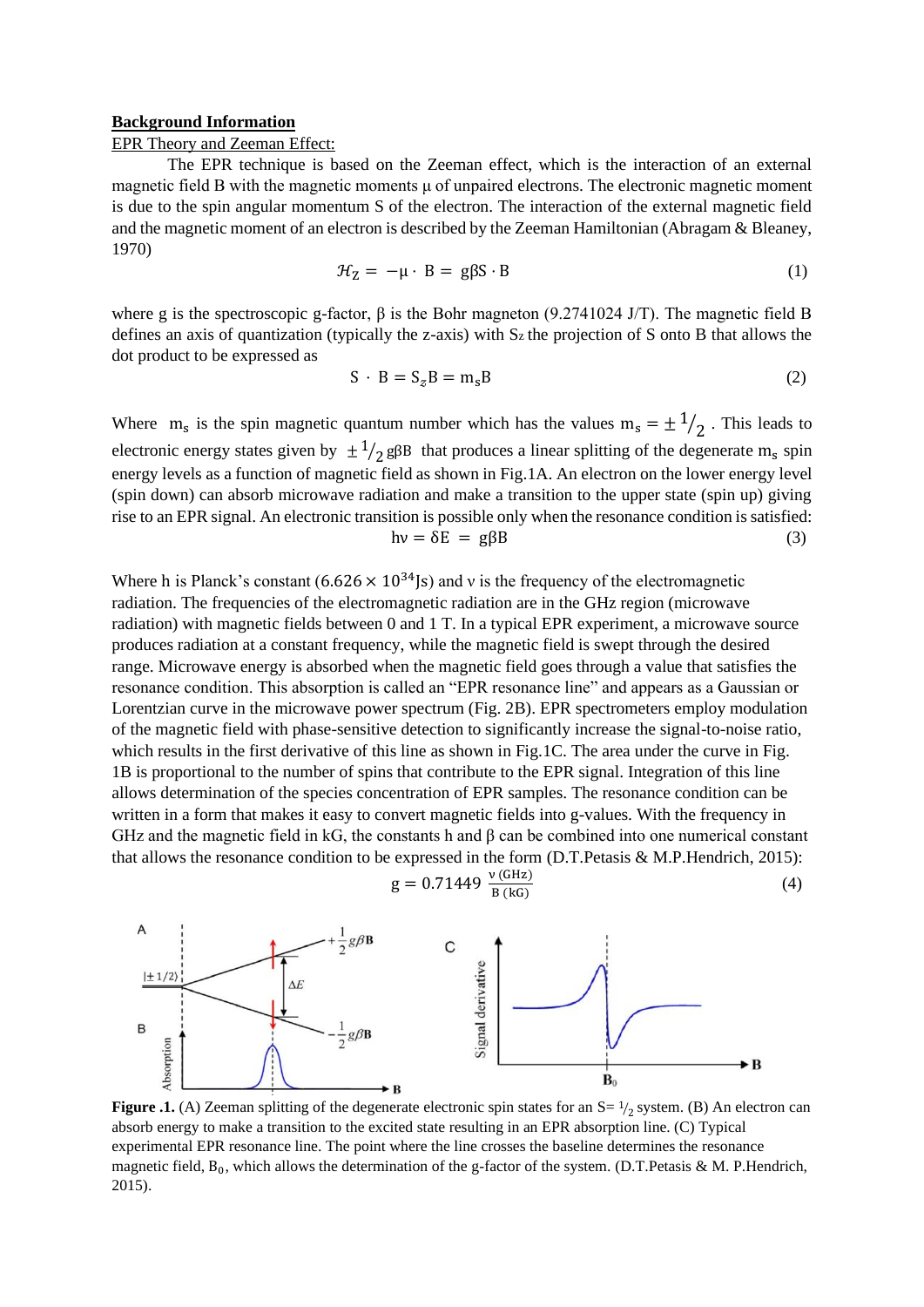Hyperfine Structure:

Many transition series ions have nuclei with spin that interact with unpaired spins and produce splitting in the EPR spectra. These electron-nuclear interactions give rise to hyperfine structure. A nucleus with spin I interacting with an electron with spin S produces splitting's in the m<sub>s</sub> electronic levels. The multiplicity of these levels is given  $by(2I+1)$  and each level is labelled by the quantum number  $m<sub>I</sub>$  as shown in Figure 2. Transitions are now allowed between the  $m<sub>I</sub>$  levels obeying the selection rules:  $\Delta m_s = \pm 1$  and  $\Delta m_i = 0$ . These transitions give rise to (2I+1) equally spaced EPR lines of equal intensity. The magnetic field separation of the hyperfine lines is called the hyperfine constant A and it is characteristic of the particular ion. Typical transition series ions with nuclear spin are  $Cu^{2+}(I = 3/2)$ ,  $Mn^{2+}(I = 5/2)$ , and  $Co^{2+}(I = 7/2)$ . (D. T. Petasis & M. P. Hendrich, 2015)



**Figure 2** (A) Hyperfine splitting's in a system with  $S = \frac{1}{2}$  and  $I = \frac{3}{2}$ . Allowed transitions between the nuclear levels obey the selection rule  $\Delta m_s = \pm 1$  and  $\Delta m_i = 0$  and are indicated by the arrows. (B) Ideal EPR hyperfine spectrum for a species with  $I = \frac{3}{2}$ . The g-factor is determined from the field position of the centre of the spectrum. (D. T. Petasis and M. P. Hendrich, 2015)

## **Experimental Procedures**

The EPR measurements were carried out with a Varian E-3 X-band spectrometer that has a 100kHz field modulation and a nitrogen cryostat that allows the spectrometer to conduct experiments at temperatures as low as 100K. The spectrometer operates at frequencies ranging from 8.5-12GHz. Before starting with the experiments the start-up procedures for the instrument were carried out: water coolant hose was opened, intensity of the oscilloscope was adjusted and finally the frequency channel was set to channel three for accurate readings before putting in the sample. The temperature controller was setup before taking EPR measurements of samples at low-temperatures. Multiple EPR test runs were done before setting the conditions for the EPR run of each sample.

For DPPH a small amount of vacuum grease was placed, on the inside of a clean EPR tube at the location correlating to the cavity region, and the sample of DPPH was placed on the grease spot. After inserting the sample into the cavity, the oscilloscope was read and the dip was placed a little to the right from the centre. The central field was set to 3.3kG and the sweep range was set at  $\pm 500$  G. The microwave power = 1.25mW, modulation field = 20G, scan time was 4 min and gain =  $5 \times 10^2$ . The microwave frequency was recorded as 9.139 GHz for DPPH. The EPR spectroscopy was carried out at room temperature (approximately 298K).

The dry myoglobin was placed in a vacuum EPR tube, in a powdered state. The settings of the Varian E-3 X-band were changed to the following to obtain a satisfactory spectrum. The microwave power was set to 5mW and the centre field to 3kG with a sweep range of  $\pm$ 2500G. The modulation field, sweep time and modulation frequency were kept at 20G, 4min and 100kHz respectively. The Microwave frequency, υ, was read to be 9.146 GHz. The EPR spectroscopy was carried out at room temperature (approximately 298K).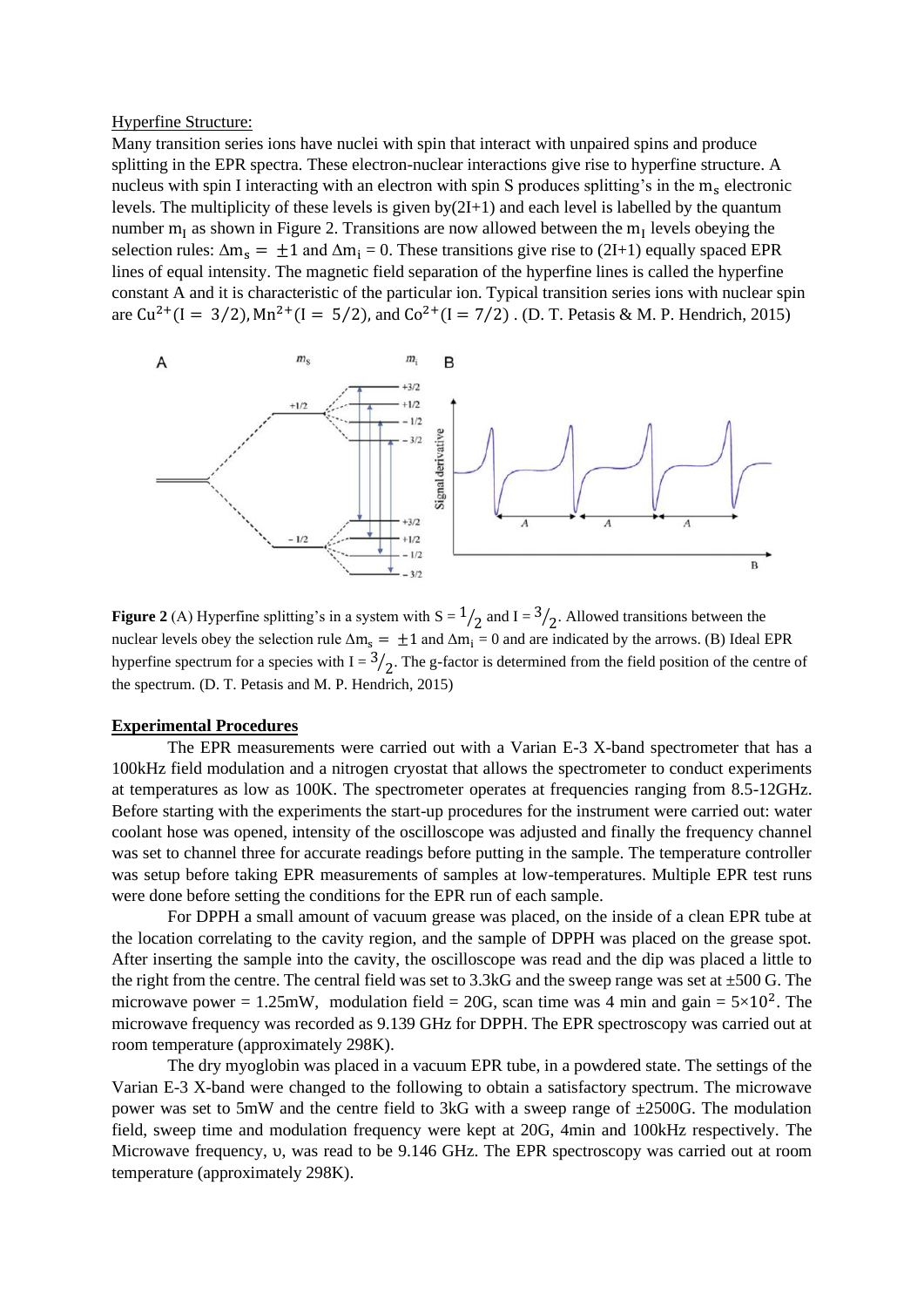The EPR tube was filled with myoglobin suspended in water and the tube was placed in a dewar flask filled with liquid Nitrogen to freeze the sample. The purpose of this was to reduce the kinetic energy of the molecules, slowing them down, so to get a better EPR spectrum without a lot of interference. The temperatures were lowered carefully to ensure the glass tube doesn't crack due to expansion of the water, during the flash freezing process. The sample was left in the Dewar flask and before using the sample the condensed oxygen was wiped off with a kimwipe. The cavity was prepared by first running nitrogen gas through, at a pressure of about 25 to 30 psi (Varian E-3 X-Band Manual), to remove any oxygen present, this is necessary as oxygen is highly paramagnetic and will affect the EPR results. The dewar was then slowly filled with liquid nitrogen to cool down the nitrogen gas flowing into the cavity. The process was carried out slowly so that the parts got time to cool down and there were no sudden drops in the temperature that could damage the equipment. The cavity was cooled down from an ambient temperature of 297.95Κ to 117K. The microwave power was set to 25mW and the centre field to 3kG with a sweep range of  $\pm 2500$ G. The modulation field, sweep time and modulation frequency were kept at 40G, 2 min and 100 kHz respectively. The Microwave frequency, υ, was recorded as 9.120 GHz.

A sample of frozen myoglobin suspended in glycerol was placed in the cryostat and the conditions of the Varian E-3 X-band were varied to the following. The microwave power was set to  $25mW$  and the centre field to 3kG with a sweep range of  $\pm 2500G$ . The modulation field, sweep time and modulation frequency were kept at 40G, 2min and 100kHz respectively. The Microwave frequency, υ, was read to be 9.122 GHz. The EPR spectrum was recorded at a temperature of 110K.

The manganese(II)chloride solution was carefully flash-frozen using liquid nitrogen in a dewar and it was, later, placed in the cavity. The Microwave frequency was recorded as 9.144 GHz. The settings of the Varian E-3 X-band were tweaked after running a few test runs in order to get a satisfactory EPR spectrum for the sample. The final settings were as follows: the microwave power was set to 5mW and the centre field to 3kG with a sweep range of  $\pm$ 2500G. The modulation field, sweep time and modulation frequency were kept at 40G, 2min and 100kHz respectively. The EPR spectrum was recorded at a temperature of 104K: the lowest temperature the instrument reached during experimentation.



**Figure 3. Instrument Setup Varian E-3 X-band Spectrometer.** D.Petasis Lab, Allegheny College. 1- Temperature controller, allows us to monitor the temperature and control Nitrogen flow during low temperature run. 2- Universal counter: displays the frequency, v, throughout the run. 3- Cavity: where samples are placed. 4-Dewar: stores liquid nitrogen that is supplied to the cavity for cooling it down during low temperature EPR runs. (D. T. Petasis and M. P. Hendrich, 2015)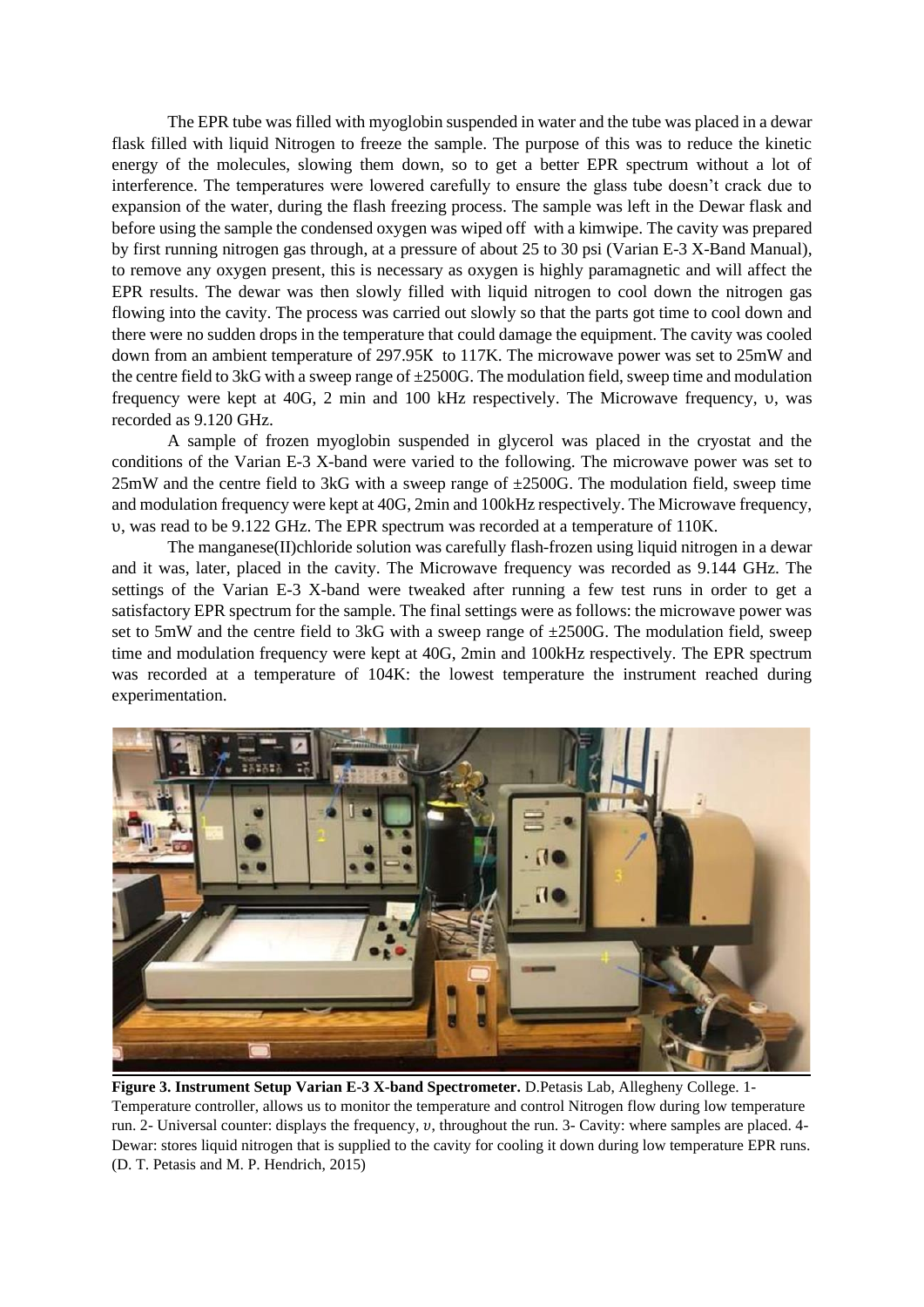#### **Results and Discussion**

The EPR spectrum obtained for DPPH suggests it is a free radical with a g factor equal to 2.017 at 298K (Figure 4) . The signal at 3236.8G depicts a very narrow linewidth, i.e. a small ∆B value, a result of the very highly concentrated dried polycrystalline used. The g value for a free radical is calculated to be 2.003; the value obtained from the EPR spectrum is closely in agreement to this, with a percentage difference of only 0.7%. The EPR line in Figure 4 shows an isotropic spectrum, suggesting the symmetry produced by all the other atoms in the lattice at the location of the paramagnetic ion belongs to the cubic system.



**Figure 4. EPR absorption spectrum of DPPH.** X-band EPR spectrum of DPPH recorded at 298K. The Central field =3kG,  $B_i = 2.8$  kG and  $B_f = 3.8$  kG. Here,  $B_0 = 3236.8$  G. h  $\times \beta_B = 0.71449$  and g factor = 2.017. The spectrum has a scale of 1mm = 5.2G. (Refer to **Experiment Procedure** for the detailed conditions of the EPR measurement.)

The EPR spectrum obtained for dry-powdered myoglobin suggests that it has a g factor of 1.941 at  $B_0 = 3366.72G$  (298K) (Figure 5). The signal at  $B_1 = 2951.8G$  depicts a moderate linewidth due to one of the many factors: spin-lattice relaxation, spin-spin relaxation or unresolved hyperfine structures. From the EPR signatures we can analyse that the Iron in the heme has a low-spin  $(S = 1/2)$ ,  $g_x = 2.69$ ,  $g_y = 2.2138$ ,  $g_z = 1.83$ . Suggesting it has an axial spectrum (hexagonal symmetry), that is, one of the axis of the molecule is unique (usually the z-axis) and the other two orientations are equivalent.



**Figure 5. EPR absorption spectrum of Dry myoglobin.** The scale is  $1 \text{mm} = 18.86 \text{ G}$ .  $B_1 = 2951.8 \text{ G}$ ,  $B_2 =$ 2423.72 G and B<sub>3</sub> = 3555.32 G. The g values for the spectra are  $g_x = 2.69$ ,  $g_y = 2.2138$ ,  $g_z = 1.83$ , suggesting the Iron in heme has a low spin state.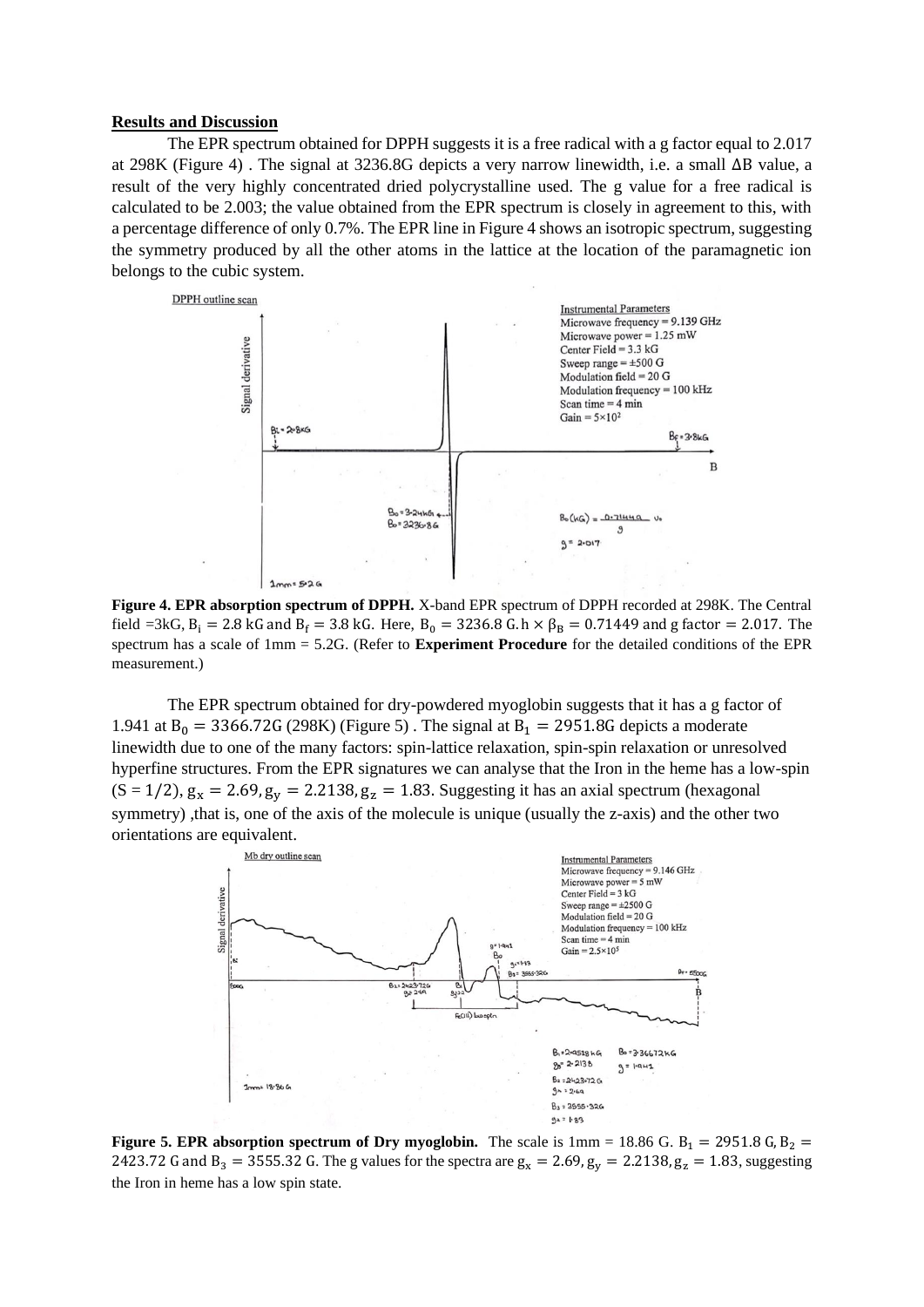The EPR spectrum obtained for myoglobin in water suggests that it has a g-factor  $= 2.0078$  at  $B_0 = 3245.36G (117K)$  (Figure 6). Comparing the g factors with the EPR signatures we see that the Fe(III) ion has a low spin(S = 1/2):  $g_x = 2.74$ ,  $g_y = 2.5$ ,  $g_z = 1.855$ , and a high spin (S = 5/2):  $g_{\parallel} = 2.0078$ ,  $g_{\perp} = 6.03$ , and an axial spectrum, meaning that one of the axis of the molecule is unique (usually the z-axis) and the other two orientations are equivalent. At  $B_4 = 1593.68$  we get a junk Fe(III) reading with  $g = 4$ . The EPR line is further analysed to help draw conclusions on how a solvent affects the EPR absorption spectrum(look at conclusion).



**Figure 6. EPR absorption spectrum for myoglobin in water.** The X-band EPR spectrum of frozen myoglobin in water recorded at 117K. The Central field = 3kG,  $B_i = 0.5kG$  and  $B_f = 5.5kG$ . Here, $B_0 = 3245.36$  G,  $B_1 = 0.5kG$ 2620.4 G,  $B_2 = 3513.2$  G,  $B_3 = 2374.8$  G,  $B_4 = 1593.68$ G and  $B_5 = 1080.32$ . The spectrum has a scale of  $1mm = 22.32G.$ 

The EPR spectrum obtained for myoglobin in glycerol suggests that it is a free radical with gfactor=2.0099 at B<sub>0</sub> = 3242.6G (110K) (Figure 7). The signal at B<sub>0</sub> has a broad linewidth,  $\Delta B$  = 1217.4 G. The myoglobin suspended in glycerol causes the EPR line to change drastically as we see the noise disappears and we get one significant signal.



**Figure 7. EPR absorption spectrum for myoglobin in glycerol.** The X-band EPR spectrum of frozen myoglobin in glycerol recorded at 110K. The Central field =  $3kG$ ,  $B_i = 0.5$  kG and  $B_f = 5.5$  kG. Here,  $B_0 =$ 3242.6 G and  $\Delta B = 1217.4$  G. The spectrum has a scale of 1mm = 21.1G. The g-factor value is  $g = 2.0099$ .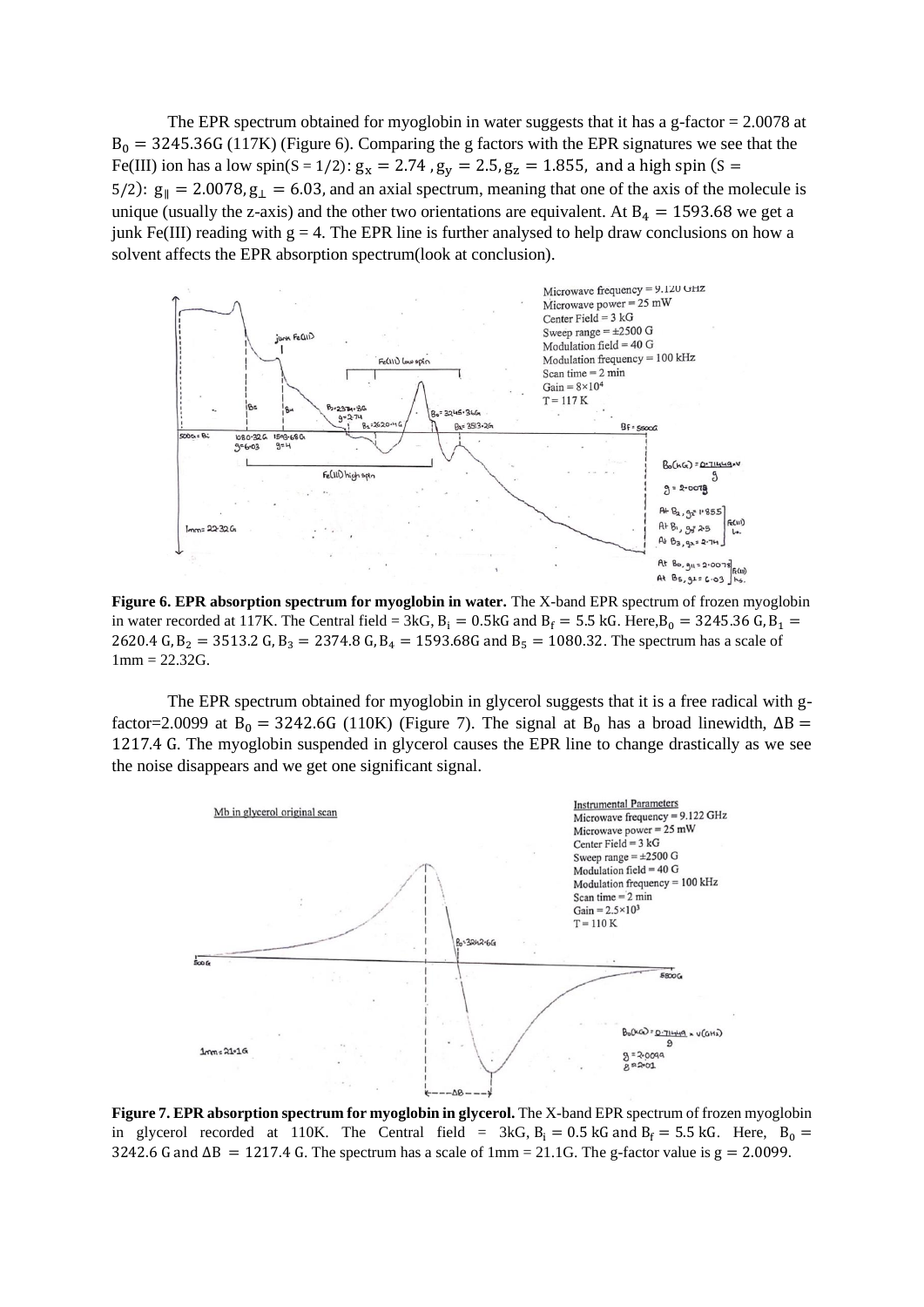The EPR spectrum of frozen  $MnCl<sub>2</sub>/H<sub>2</sub>O$  (Figure 8) appears as six hyperfine lines due to coupling of the  $S = 1/2$  electron spin with the  $I = 5/2$  nuclear spin of the  $Mn^{2+}$ ion. The hyperfine coupling constant *A* is taken to be 109.65G (5mm x 21.93G). The g-factor at  $B_0 = 2715G$  is 2.4; the intensities of all the signals are approximately equal and the variations in the g-factor, hyperfine coupling constant(*A*)*,* and intensities may be caused due to the solvent used while carrying out the experiments. Furthermore, the electron spin relaxation time of the  $Mn(II)$ , as reflected in the widths of the EPR lines, is a sensitive indicator of molecular motion in the vicinity of the ion. The collisions with the solvent affect this parameter.



**Figure 8. EPR absorption spectrum for MnCl<sub>2</sub> in water.** The X-band EPR spectrum of frozen MnCl<sub>2</sub> in water recorded at 104K. The Central field = 3kG,  $B_i = 0.5$  kG and  $B_f = 5.5$  kG. Here,  $B_0 = 2715$  G,  $B_1 =$ 2517.5G,  $B_2 = 2627.2$ G,  $B_3 = 2824.56$ G,  $B_4 = 2890.37$ G, = and  $B_5 = 3000$ G. The spectrum has a scale of  $1 \text{mm} = 21.93 \text{G}$ . The g-factor = 2.4.

#### **Conclusion**

The results determined for all 5 samples were in agreement with the existing theories and research in EPR. The EPR spectra conducted for myoglobin in water at low-temperature and the dry myoglobin at room-temperature showed severe temperature drifts. A source of error may arise from this as the baseline was taken to be horizontal, however, it is negligible. The use of glycerol as a solvent for myoglobin helps the EPR run as on freezing it has a glassy structure allowing for better readings. However the glycerol has an impact on the results as it diminishes the axial and rhombic signals. The feature  $g \approx 6$  of the axial species gets broadened and shifts to lower magnetic fields. The glycerol also reduced but did not eliminate the low spin signal intensities. This explains the significant reduction in noise for the EPR spectrum of myoglobin in glycerol when compared to myoglobin in water or dry myoglobin. Furthermore, the polarity of solvents like water and glycerol may impact the EPR absorption spectra. The g-values may decrease and there might be an increase in the hyperfine coupling constant  $A$ (as seen in the EPR spectra of  $MnCl<sub>2</sub>$ ). Another impact of the solvents are on the linewidth,∆B, of the single derivative and the most prominent affect is seen in myoglobin dissolved in glycerol where the linewidth is 1217.4 G. The g factors for all the samples were analysed using the EPR signatures. The g-factor is the ratio of the electron magnetic dipole moment to its angular momentum, for free radicals g has a constant value of 2.0023 and the results are in agreement with this value. The g factor also helps in identifying samples and a summary of the results are given(Table 1).